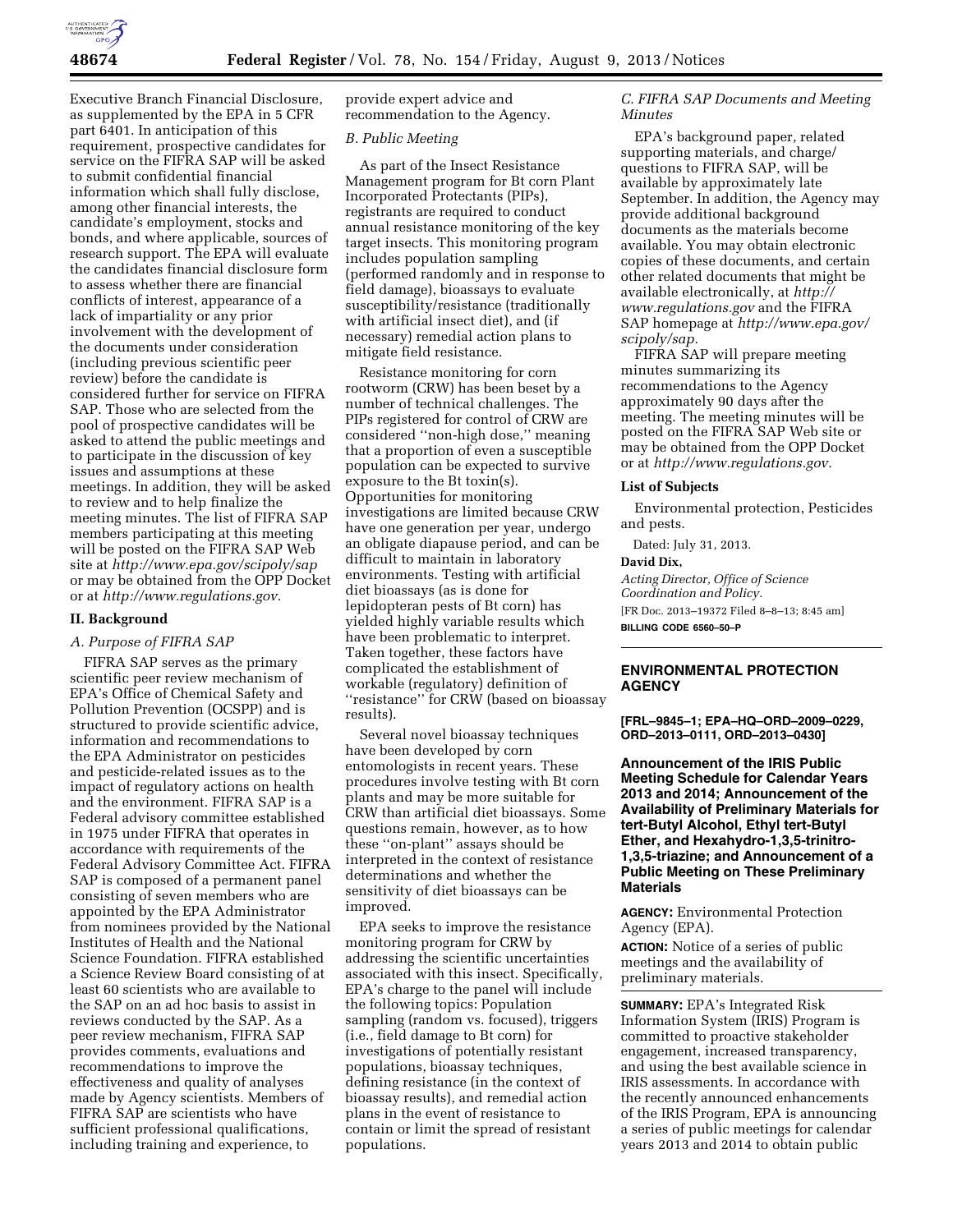input at specific stages in the process of developing an IRIS assessment.

EPA is also announcing the availability of preliminary materials for three chemicals, *tert*-butyl alcohol (*tert*butanol), ethyl-*tert*-butyl ether (ETBE), and hexahydro-1,3,5-trinitro-1,3,5 triazine (RDX), which will be discussed at the first public meeting scheduled for October 23–24, 2013. The preliminary materials for *tert*-butanol and ETBE are posted on the IRIS Web site, and the preliminary materials for RDX will be posted approximately 60 days before the meeting. These materials are being released for public viewing and comment prior to the public meeting on October 23–24, 2013, which will provide an opportunity for the IRIS Program to engage in early discussions (before the IRIS assessments have been prepared) with stakeholders and the public on data that may be used to identify health hazards and characterize exposure-response relationships. **DATES:** The 2013 and 2014 IRIS public meetings will be held on the dates specified below. They will begin at 10:00 a.m. and end at 5:00 p.m., Eastern Time, or earlier, if comments and discussions have been completed. For planning purposes, a 2-day time period has been reserved for the meetings, but the actual duration will be specified when the topics are identified for each meeting. The meeting dates are set, but topics will be specified in the draft agendas provided for each meeting throughout the year. All future announcements and information about the meetings planned for 2013 and 2014, and the availability of preliminary materials for any chemicals undergoing review by the IRIS Program, will be posted on the IRIS Web site (*[http://](http://www.epa.gov/iris/publicmeetings/)  [www.epa.gov/iris/publicmeetings/](http://www.epa.gov/iris/publicmeetings/)*). Meeting information will be posted well in advance (generally 60 days) of each meeting; no further announcements for the 2013 and 2014 public meetings or the availability of preliminary materials will be made in the **Federal Register**. In the event there are no materials to be presented or discussed for any of the set meeting dates, a notice canceling the meeting will be posted on the IRIS Web site.

## **Meeting Date**

October 23–24, 2013

#### **Topics**

*tert*-Butyl alcohol (*tert*-Butanol) Ethyl *tert*-butyl ether (ETBE) Hexahydro-1,3,5-trinitro-1,3,5-triazine (RDX)

The following meeting dates are set. Topics will be specified well in advance of each meeting.

December 12–13, 2013 February 26–27, 2014 April 23–24, 2014 June 25–26, 2014 September 3–4, 2014 October 29–30, 2014 December 15–16, 2014

**ADDRESSES:** The public meetings announced in this notice will be held at an EPA conference room at One Potomac Yard (South Building), 2777 South Crystal Drive, Arlington, Virginia, 22202. To gain entrance to this EPA building, attendees must register at the security desk in the lobby and present photo identification. A webinar and teleconference line will also be available for registered attendees/speakers. Broad public participation will ensure that EPA uses the best available science in risk assessment. For those who are unable to attend in person, EPA encourages participation via the webinar or teleconference line.

*Information on Services for Individuals with Disabilities:* EPA welcomes public attendance at the IRIS public meetings and will make every effort to accommodate persons with disabilities. For information on access or services for individuals with disabilities, contact Christine Ross, IRIS Staff, Environmental Protection Agency, National Center for Environmental Assessment, Mail Code: 8601P; telephone: 703–347–8592; facsimile: 703–347–8689; or email: *[ross.christine@epa.gov](mailto:ross.christine@epa.gov)* (reference the October 23–24, 2013 IRIS public meeting) and include your name and contact information.

**FOR FURTHER INFORMATION CONTACT:** For general information about IRIS public meetings, please contact Christine Ross, IRIS Staff, Environmental Protection Agency, National Center for Environmental Assessment (NCEA), Mail Code: 8601P; telephone: 703–347– 8592; facsimile: 703–347–8689; or email: *[ross.christine@epa.gov.](mailto:ross.christine@epa.gov)* For information regarding the subject matter of a specific meeting, please contact the EPA representative identified on the IRIS public meeting Web site (*[http://](http://www.epa.gov/iris/publicmeeting/)  [www.epa.gov/iris/publicmeeting/](http://www.epa.gov/iris/publicmeeting/)*).

# **SUPPLEMENTARY INFORMATION:**

#### **I. Information about IRIS**

EPA's IRIS Program is a human health assessment program that evaluates quantitative and qualitative risk information on effects that may result from exposure to chemical substances found in the environment. Through the IRIS Program, EPA provides the highest quality science-based human health assessments to support the Agency's regulatory activities and decisions to

protect public health. The IRIS database contains information for more than 500 chemical substances that can be used to support the first two steps (hazard identification and dose-response evaluation) of the human health risk assessment process. When supported by available data, IRIS provides health effects information and toxicity values for health effects (including cancer and effects other than cancer). Government and others combine IRIS toxicity values with exposure information to characterize public health risks of chemical substances; this information is then used to support risk management decisions designed to protect public health.

#### **II. IRIS Public Meetings**

Public meetings will be held approximately every 2 months beginning on October 23–24, 2013. Materials for the public meetings will be posted on the IRIS Web site (*[http://](http://www.epa.gov/iris/publicmeetings/)  [www.epa.gov/iris/publicmeetings/](http://www.epa.gov/iris/publicmeetings/)*) well in advance of the meeting (generally 60 days). The meetings will provide an opportunity for the public to provide input on preliminary materials prior to development of the draft assessment and provide input on drafts of assessments and charges to the peer review panels prior to external peer review. The planned meeting dates for calendar years 2013 and 2014 are: October 23–24, 2013; December 12–13, 2013; February 26–27, 2014; April 23– 24, 2014; June 25–26, 2014; September 3–4, 2014; October 29–30, 2014; and December 15–16, 2014.

In step 1 of the IRIS process (development of the draft assessment), EPA will release preliminary materials comprised of draft literature search strategies describing the processes for identifying and screening scientific literature and the literature search results, and preliminary evidence tables and preliminary exposure-response arrays summarizing key characteristics and findings from critical studies that EPA proposes to consider in identifying hazards and characterizing exposureresponse relationships. EPA will hold a public meeting to discuss these materials. In step 4 of the IRIS process (public review and comment/ independent expert peer review), EPA will release the draft assessment and draft peer review charge for public comment and also hold a public meeting to discuss these materials.

The draft literature search strategies, preliminary evidence tables, and preliminary exposure-response arrays are responsive to the National Research Council (NRC) 2011 report *Review of the Environmental Protection Agency's*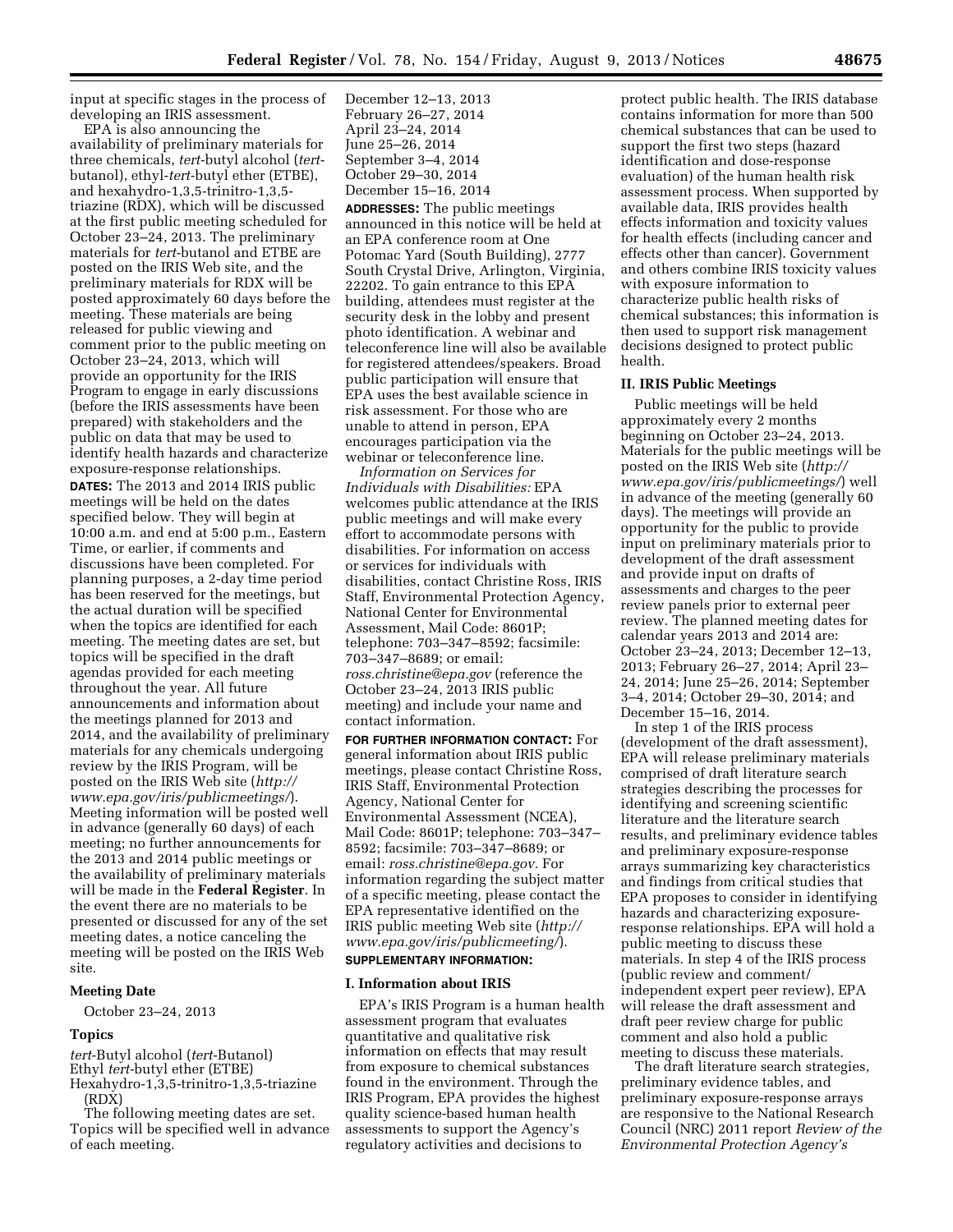*Draft IRIS Assessment of Formaldehyde,*  in which the NRC recommended ways to improve the development of IRIS assessments. The literature search strategies, which describe the processes for identifying scientific literature, screening studies for consideration, and selecting studies to include in evidence tables, are responsive to NRC recommendations regarding systematic review of the scientific literature. The preliminary evidence tables and preliminary exposure-response arrays are responsive to the NRC recommendation for presenting key study data in a standardized manner.

EPA welcomes all comments on the draft literature search strategies, preliminary evidence tables, and preliminary exposure-response arrays, including comments on:

• The clarity and transparency of the materials;

• the approach for identifying pertinent literature;

• the selection of studies for data extraction to preliminary evidence tables and exposure-response arrays;

• methodological considerations that could affect the interpretation of or confidence in study results; and

• additional studies published or nearing publication that may provide data for the evaluation of human health hazard or exposure-response relationships.

The IRIS Program believes that public involvement can be most beneficial at the early stages of developing an assessment. Releasing the draft literature search strategy, preliminary evidence tables, and exposure response arrays early will ensure that critical research is not omitted and communicates to the public why critical studies were chosen for further evaluation, helping frame major scientific issues and ultimately leading to more efficient production of assessments. In order to promote such early public involvement and increase transparency, EPA will in many cases be releasing materials that reflect preliminary deliberations that are subject to further evolution as the assessment continues. Consequently, meeting materials provided at the early stage of an assessment, such as preliminary evidence tables, have not been subjected to external peer review, and they do not constitute EPA policy, nor represent any Agency determination. Such materials are being distributed with the sole objective of facilitating a public meeting that is intended to promote the use of the best available science and improve the utility and clarity of IRIS assessments.

## **III. Meeting Registration and Presentations**

Registrants will be required to provide their name, title, affiliation, sponsor (if different from affiliation), and contact information. If you intend to request time on the agenda to make a specific presentation, please register no later than 30 days before the meeting to attend in person or via webinar/ teleconference. All other participants should register no later than 7 days before the meeting. Participants that want to make a specific presentation should indicate such in their registration and provide the length of time required. In general, presentations should be no more than 30 minutes. Please submit any written materials to the appropriate docket number for the subject chemical, as specified in Section III of this notice, no later than 7 days before the meeting. If there are more requests for presentations than time allows, the time limit for each presentation will be adjusted. During the meeting, remote attendees and individuals attending the meeting in person are welcome to make comments, ask questions, and participate in the dialogue. Details regarding registration procedures (in person, via webinar, or teleconference) will be posted on the IRIS Web site (*[http://www.epa.gov/iris/](http://www.epa.gov/iris/publicmeeting/) [publicmeeting/](http://www.epa.gov/iris/publicmeeting/)*).

## **IV. Meeting Materials and Public Involvement**

Materials for the public meetings will be posted well in advance (generally 60 days) of each meeting on the IRIS Web site (*[http://www.epa.gov/iris/](http://www.epa.gov/iris/publicmeeting/) [publicmeeting/](http://www.epa.gov/iris/publicmeeting/)*). A limited number of paper copies will be available from the Information Management Team, NCEA; telephone: 703–347–8561; facsimile: 703–347–8691. If you request a paper copy, please provide your name, mailing address, and the title of the document you are requesting.

#### **V. October 23–24, 2013, Public Meeting on tert-Butanol, ETBE and RDX**

The October 23–24, 2013 public meeting will be devoted to discussing the preliminary materials for *tert*butanol, ETBE, and RDX. The preliminary materials for *tert*-butanol and ETBE are posted on the IRIS Web site (*[http://www.epa.gov/iris/](http://www.epa.gov/iris/publicmeeting/) [publicmeeting/](http://www.epa.gov/iris/publicmeeting/)*), and the preliminary materials for RDX will be posted approximately 60 days before the meeting on or about August 23, 2013. The *tert*-butanol materials will be discussed first, followed by ETBE and RDX. EPA may add additional chemicals to the agenda if materials

become available in time to allow adequate notice to the public. If additional chemicals are added to the October 23–24, 2013 meeting agenda, they will be posted on the IRIS Web site approximately 60 days before the meeting on or about August 23, 2013. A more detailed agenda for the meeting will be posted on the IRIS Web site shortly after speaker registration closes.

The preliminary evidence tables and preliminary exposure-response arrays should be regarded solely as representing the data on each endpoint that have been identified as a result of the draft literature search strategy. They do not reflect any conclusions about hazard identification or dose-response assessment. After obtaining public input and conducting additional study evaluation and data integration, EPA will revise these materials to support hazard identification and dose-response assessment in the draft Toxicological Reviews for *tert*-butanol, ETBE, and RDX.

For the October 23–24, 2013 meeting, if you intend to request time on the agenda to make a specific presentation, please register no later than September 23, 2013. All other participants should register no later than October 16, 2013. Please submit any written materials (including scheduled presentation materials) to the appropriate docket number specified in Section III of this notice no later than October 16, 2013. If there are more requests for presentations than time allows, the time limit for each presentation will be adjusted. Details regarding registration procedures (in person, via webinar, or teleconference) will be posted on the IRIS Web site.

## **VI. How to Submit Materials to the Docket at** *<http://www.regulations.gov>*

*General Instructions:* EPA invites the public to submit comments and other relevant information regarding the chemicals discussed at a public meeting to the appropriate docket number established for each chemical. Such data, information, or comments may be submitted to the appropriate docket identified by the Docket ID number by one of the following methods:

• *[http://www.regulations.gov:](http://www.regulations.gov)* Follow the on-line instructions for submitting materials.

• *Email: Docket*\_*[ORD@epa.gov.](mailto:Docket_ORD@epa.gov)* 

• *Facsimile:* 202–566–9744.

• *Mail:* Office of Environmental Information (OEI) Docket (Mail Code: 28221T), U.S. Environmental Protection Agency, 1200 Pennsylvania Ave. NW., Washington, DC 20460. The telephone number is 202–566–1752. If you provide materials by mail, please submit one unbound original with pages numbered